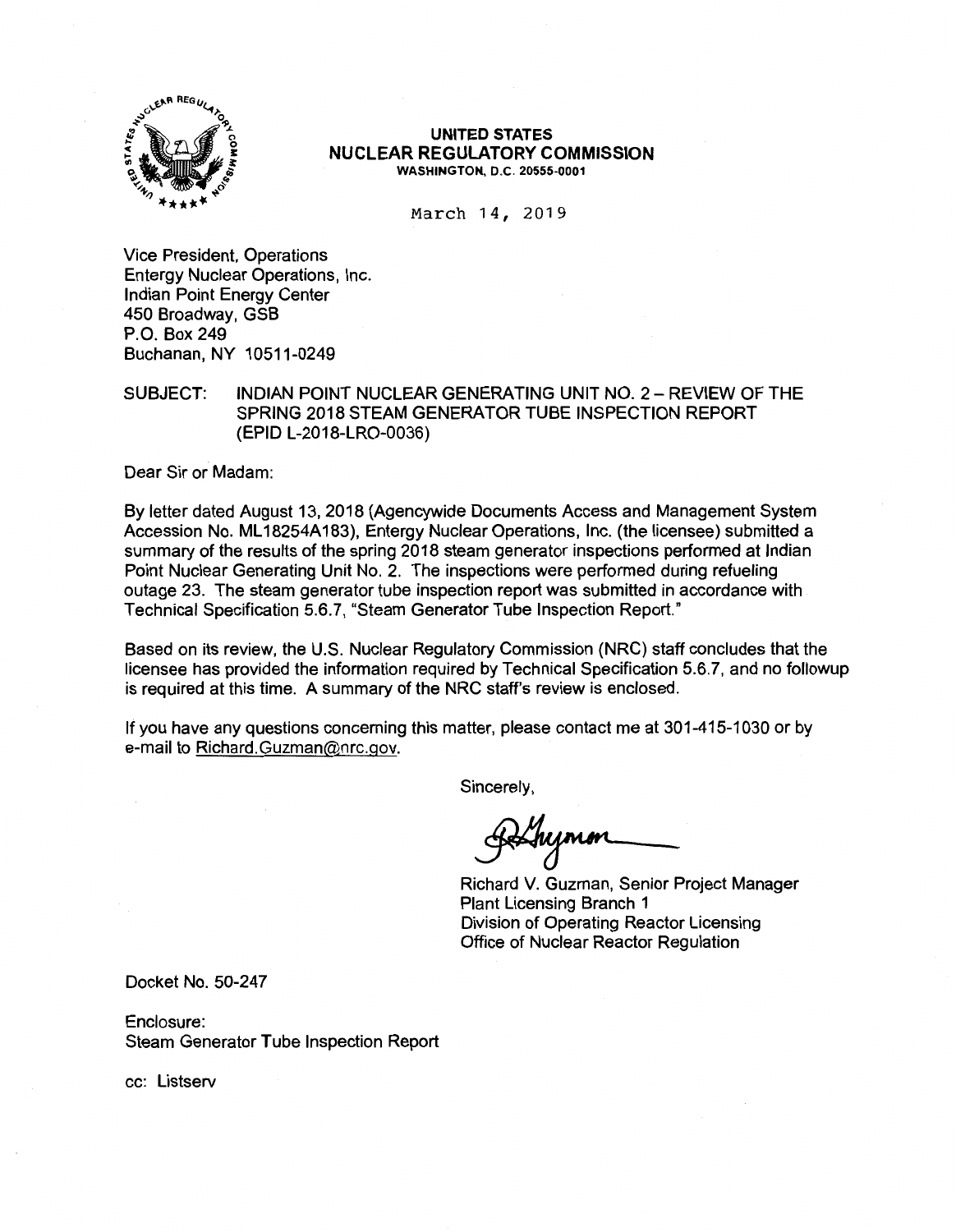

#### **UNITED STATES NUCLEAR REGULATORY COMMISSION WASHINGTON,** D.C. **20555-0001**

# REVIEW OF THE 2018 REFUELING OUTAGE 23

## STEAM GENERATOR TUBE INSPECTION REPORT

# ENTERGY NUCLEAR OPERATIONS. INC.

#### INDIAN POINT NUCLEAR GENERATING UNIT NO. 2

#### DOCKET NO. 50-247

By letter dated August 13, 2018 (Agencywide Documents Access and Management System Accession No. ML 18254A183), Entergy Nuclear Operations, Inc. (the licensee) submitted information summarizing the results of the spring 2018 steam generator (SG) inspections at Indian Point Nuclear Generating Unit No. 2 (Indian Point 2). These inspections were performed during refueling outage 23 (RF023). The SG tube inspection report was submitted in accordance with Technical Specification 5.6.7, "Steam Generator Tube Inspection Report."

Indian Point 2 has four replacement SGs that were installed during RF014 in 2000. The replacement SGs are Westinghouse model 44F SGs. Each SG contains 3,214 thermally treated Alloy 600 tubes, which have a nominal outside diameter of 0.875 inches and a nominal wall thickness of 0.050 inches. The tubes are supported by stainless steel tube support plates with quatrefoil-shaped holes and V-shaped anti-vibration bars.

The licensee provided the scope, extent, methods, and results of its SG tube inspections in the letter dated August 13, 2018. In addition, the licensee described corrective actions, such as tube plugging, taken in response to the inspection findings.

After reviewing the information provided by the licensee, the U.S. Nuclear Regulatory Commission (NRC) staff has the following comments or observations:

• Cladding anomalies that were characterized by discoloration were identified in the hot-leg channel head of SGs 22 and 23, and also in the cold-leg channel head of SGs 23 and 24. Inspection of the cladding anomalies showed that none of the anomalies exhibited undercutting, and the cladding in the vicinity of the anomalies was tightly adhered to the channel head. Based on an engineering evaluation, repair of the anomalies was not required prior to restart. No additional areas of cladding degradation were found during the RF023 channel head visual inspections.

Based on a review of the information provided, the NRC staff concludes that the licensee provided the information required by its technical specifications. In addition, the staff concludes there are no technical issues that warrant followup action at this time, since the inspections appear to be consistent with the objective of detecting potential tube degradation. The staff also concludes that the inspection results appear to be consistent with industry operating experience at similarly designed and operated units.